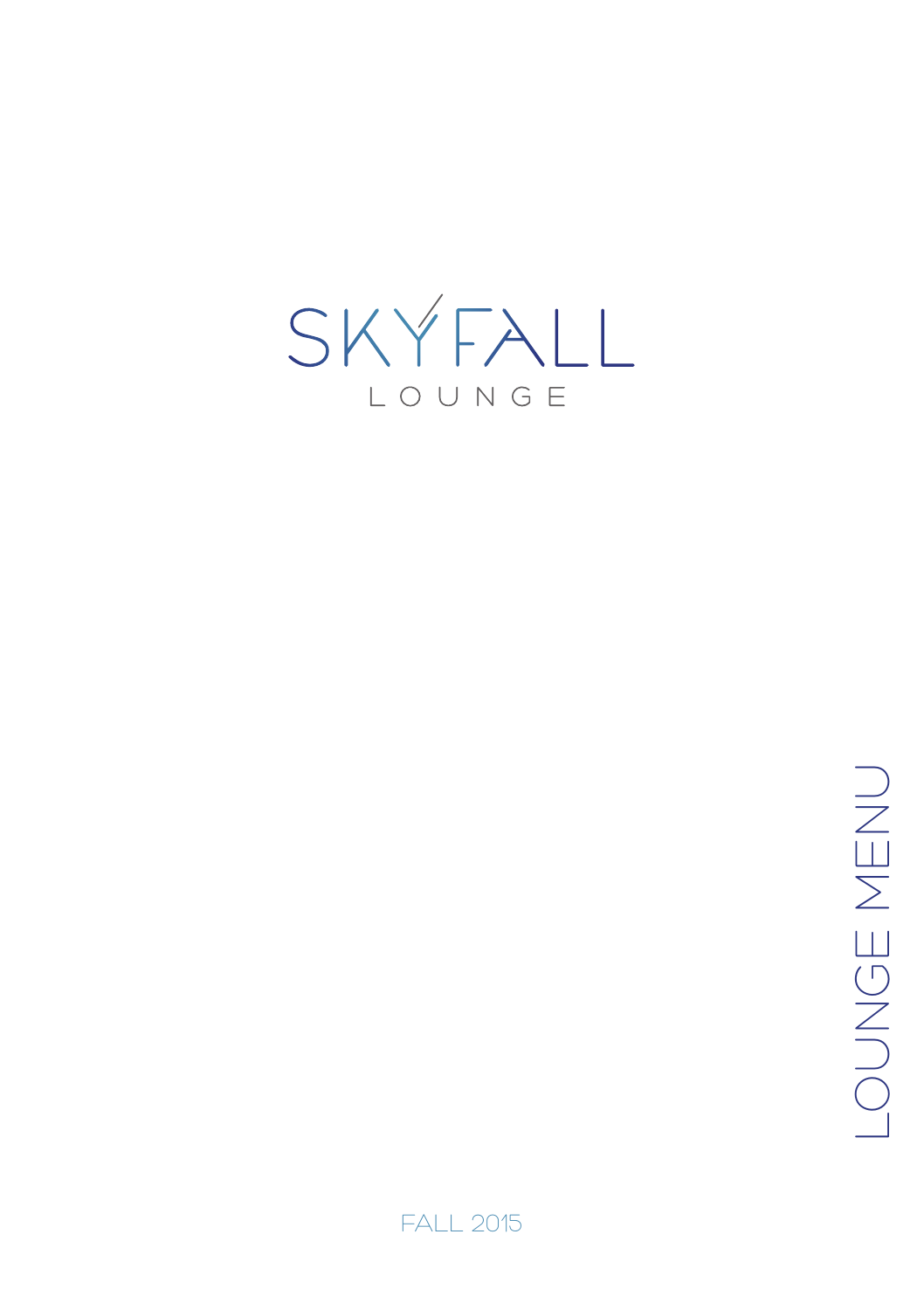#### **EFFERVESCENT**

#### CLIMBIN' HIGH

Appleton's signature blend rum / Kappa pisco / raspberry fresh pineapple & lime juices / Champagne Alain Ducasse

PALMETTO ROSE Lillet blanc / manzanilla fino sherry Giffard pamplemouse / lemon juice / sparkling rosé

TEST PATTERN chamomile infused Germain Robin Craft brandy lemon juice / yellow Chartreuse / cider

#### WINDING WHEEL

Famous Grouse scotch / green apple juice ginger syrup / lime juice / seltzer water

### GOLDEN HOUR

FROM 5 PM TO 7 PM

14

#### SIERRA APERITIVO

Grey Goose orange vodka / Aperol Champagne selection Alain Ducasse

#### **BLANK SPACE**

Grey Goose melon vodka / Manzanilla sherry house cucumber soda

#### **HERITAGE JULEP**

Calvados / Oregon pear liqueur / Amaro Montenegro cinnamon / mint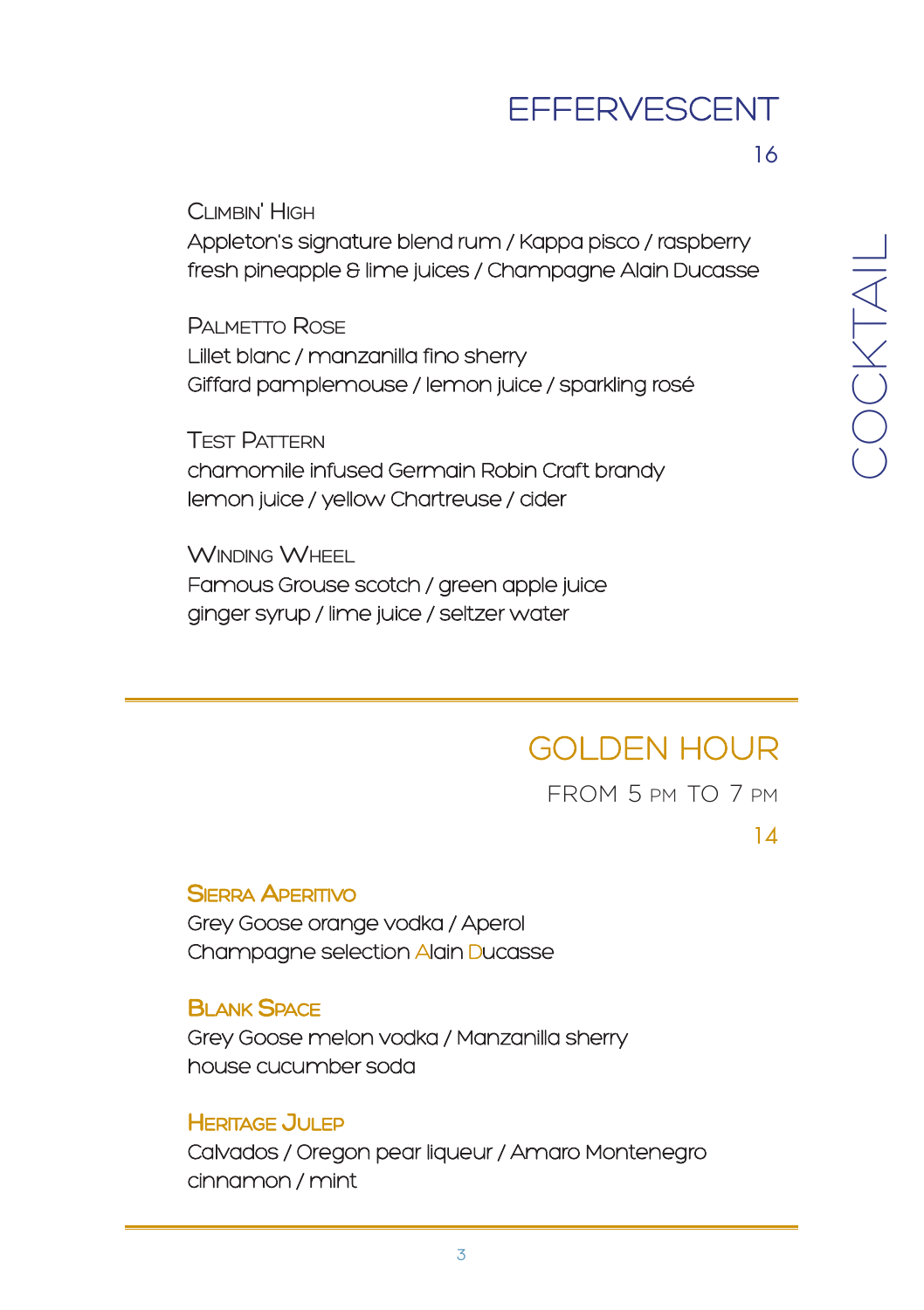#### **SHAKEN**

16

SHAKE IT OFF

Jalapeño nfused Herradura blanco tequila / strawberry lemon juice / Dolin dry vermouth

SUPER 8

Bacardi Maestro rum / Clear Creek apple brandy lime juice / mace

LILY PAD

Bombay dry gin / Chareau Aloe liqueur / absinthe Dolin blanc vermouth / lemon juice / Thai basil

KENTUCKY COLADA

Elijah Craig Bourbon / Appleton's signature blend rum coconut / lime juice / Tiki Spices

**STIRRED** 

16

LIVE OAK

Bombay dry gin / August Tea infused «low country» Campari / sweet & dry vermouth

HARVEST MOON

Rittenhouse rye / Avua cachaça Ambruana / Molé bitters Cacao Nib-infused pear brandy / sweet vermouth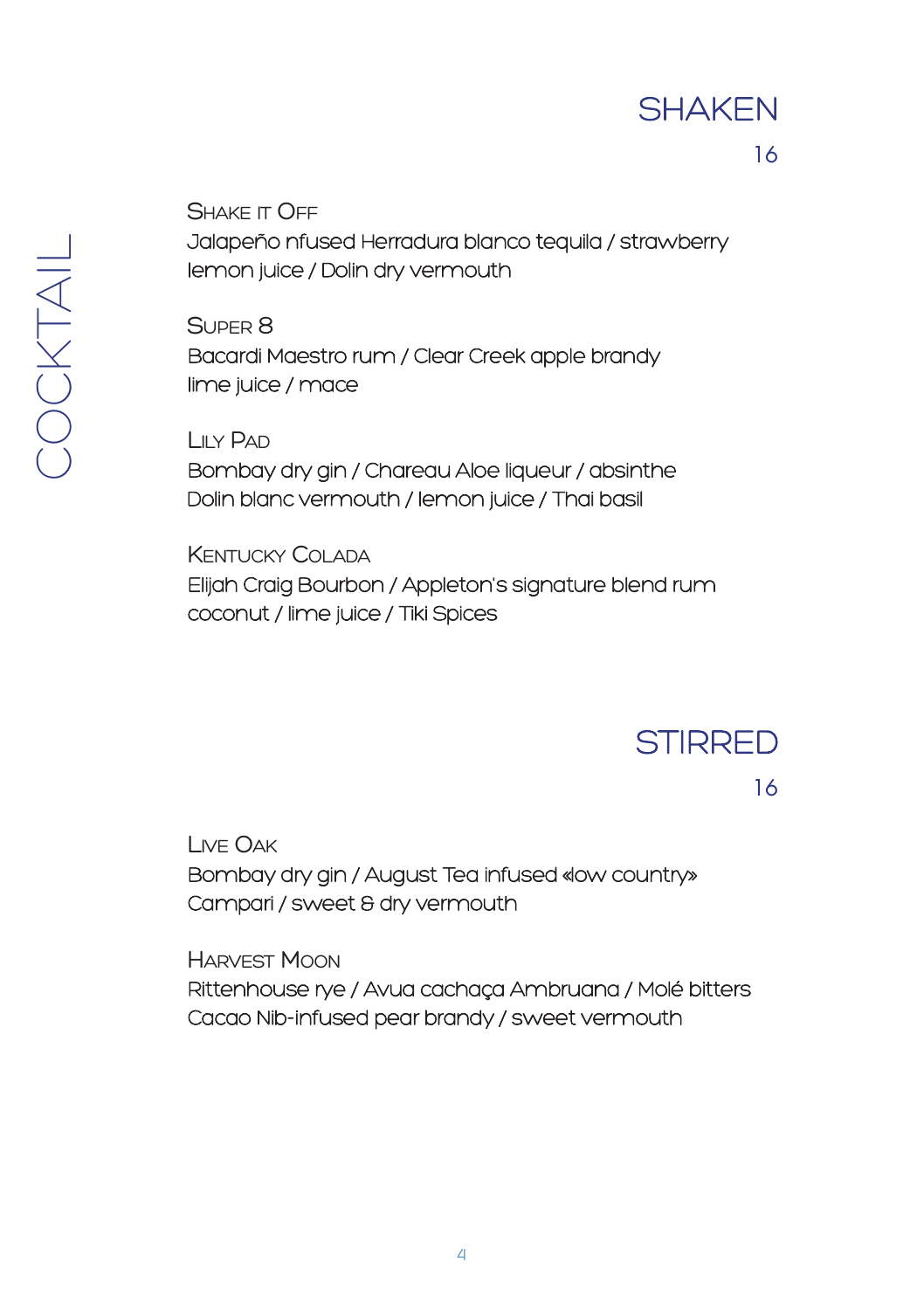### MARTINI EDUCATION

18

| DRY<br>Grey Goose vodka / Dolin dry vermouth,<br>olives or lemon twist? |
|-------------------------------------------------------------------------|
| <b>WFT</b><br>Tangueray gin / Dolin dry vermouth / lemon twist          |
| GIBSON<br>Bombay dry gin / Dolin dry vermouth / pickled onion           |
| <b>DIRTY</b><br>Grey Goose vodka / Castelvetrano olive                  |

FLEMING 24 Grey Goose VX / Bombay dry gin / Lillet blanc

 $\bigcirc$ O  $\bigcirc$  $\times$ 

TAIL

#### NON/ALCOHOLIC

8

CUCUMBER SODA Cucumber water / seltzer water

STRAWBERRY THAI BASIL COOLER Fresh Strawberry / lemon juice / Thai basil

RASPBERRY RICKY Fresh Raspberries / lime juice, / seltzer water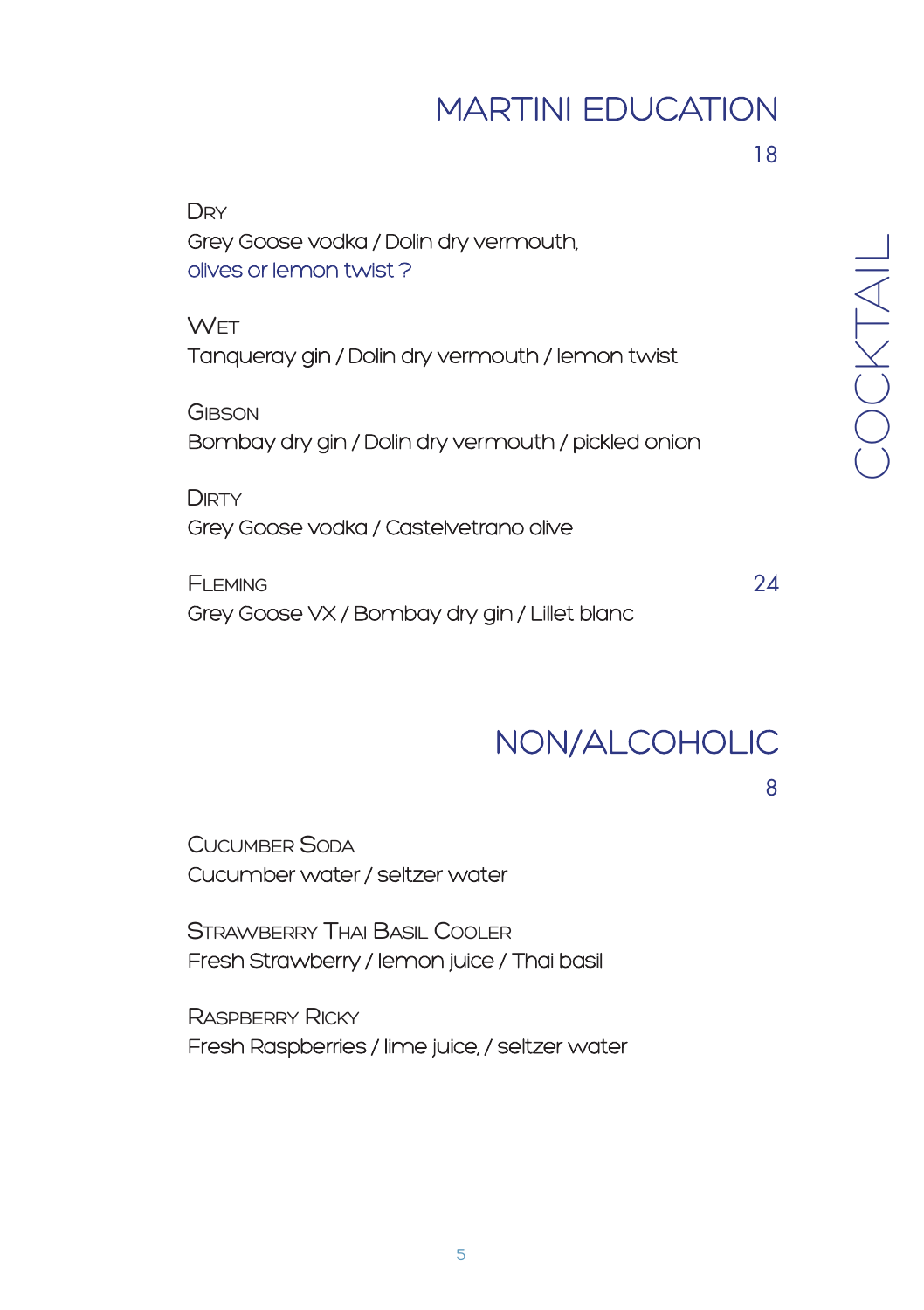#### BOTTLE SERVICE

**TRADITIONAL MIXERS** 

+

A COCKTAIL MIXER TAILORED TO EACH SPIRIT

**VODKA** COSMO : Cointreau / cranberry juice / lime

**GIN** 

SOUTHSIDE FIZZ : lemon / mint / seltzer

RUM

HEMINGWAY : Grapefruit / lime / Maraschino liqueur

**AMERICAN WHISKEY** 

GOLD RUSH : lemon / honey

**SCOTCH WHISKEY** 

SMOKE & MIRRORS : lime / mint / absinthe

**BRANDY** 

CHAMPS ELYSÉES / lemon / green Chartreuse / Angostura bitters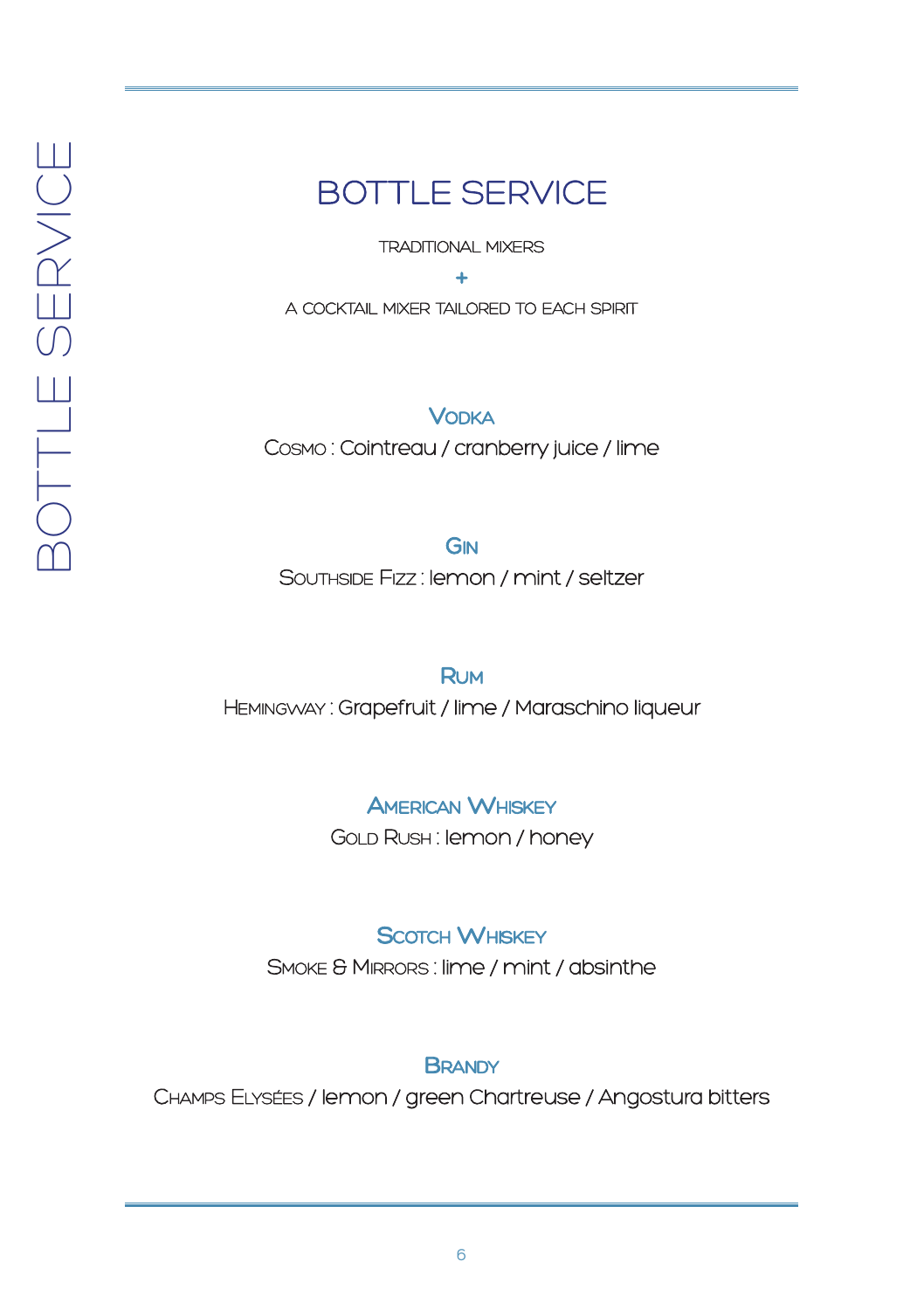# LOCAL WHISKEY

| glass bottle |  |
|--------------|--|
|--------------|--|

| <b>CALIFORNIA</b><br>$CHARBAY - R5 - I$ of $N^{\circ}3$<br>OLD POTRERO - 18th Century - Rye                             | 40<br>30 L | 505<br>380        |
|-------------------------------------------------------------------------------------------------------------------------|------------|-------------------|
| <b>OREGON</b><br>MC CARTHY'S - SINGLE MALT                                                                              | 22         | 280               |
| ROGUE FARMS - SINGLE MALT<br>HOUSE SPIRITS WESTWARD - SINGLE MALT half bottle 40<br><b>WESTWARD</b><br>half bottle $45$ | 18         | 230<br>255<br>285 |
| <b>WASHINGTON</b><br>TATOOSH - BOURBON<br>TATOOSH - RYE                                                                 | 19.<br>18. | 240<br>230        |
| <b>UTAH</b><br><b>HIGH WEST - DOUBLE RYE</b><br>HIGH WEST - Campfire - Rye                                              | 13<br>26.  | 165<br>330        |
| <b>WYOMING</b><br><b>WYOMING WHISKEY - SINGLE BATCH BOURBON</b>                                                         | 14         | 220               |
| <b>NEW MEXICO</b><br>SANTA FE - COLKEGAN                                                                                | 25         | 315               |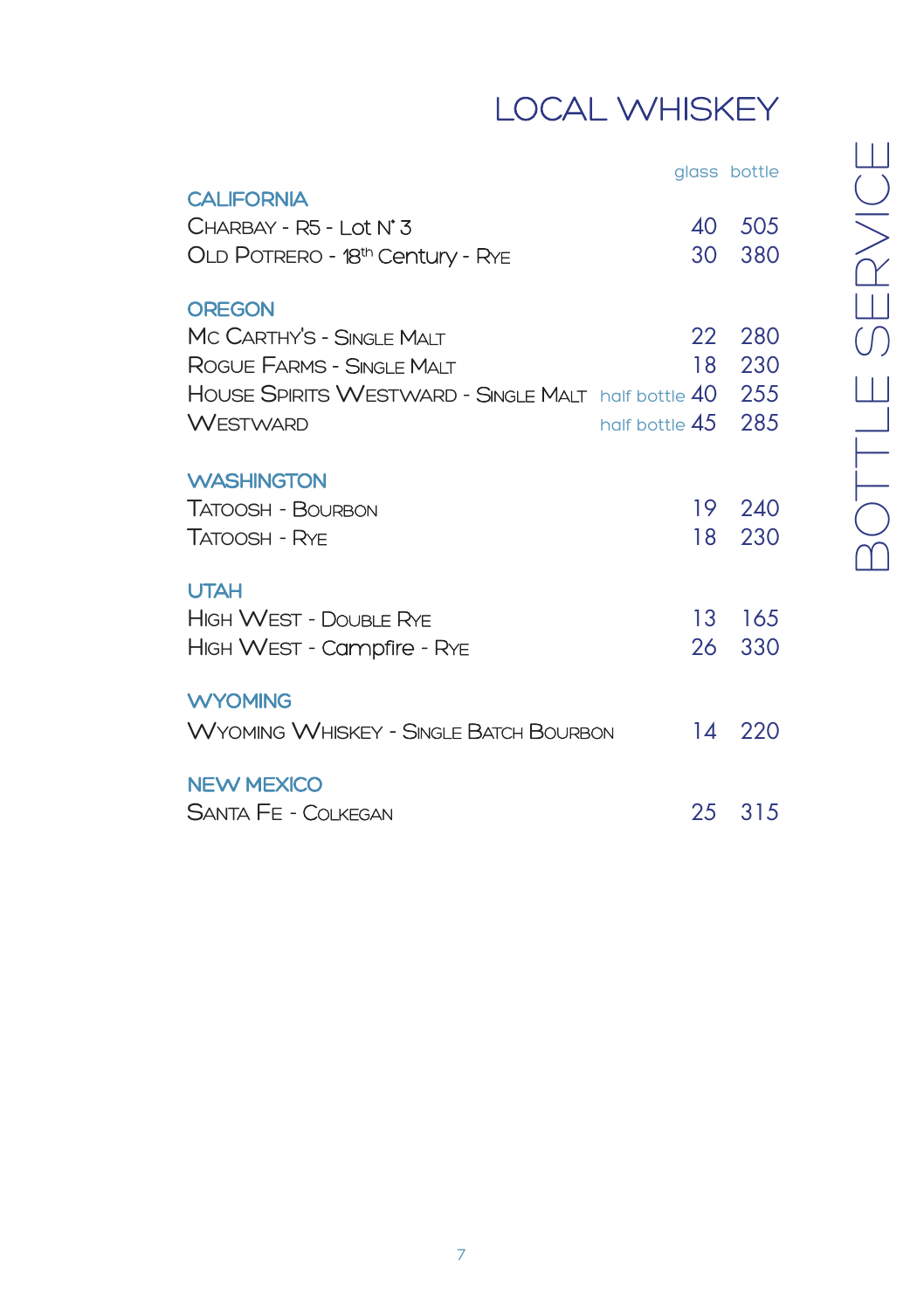### AMERICAN WHISKEY

|                                                     |    | glass bottle |
|-----------------------------------------------------|----|--------------|
| <b>TENNESSEE</b>                                    |    |              |
| JACK DANIFI'S - WHISKEY                             | 14 | 180          |
|                                                     |    |              |
| <b>KENTUCKY</b>                                     |    |              |
| RITTFNHOUSE - 86 Proof-RYE                          | 14 | 180          |
| OLD FORESTER - 86 Proof- BOURBON                    | 12 | 1.50         |
| WILD TURKEY - BOURBON                               | 12 | 150          |
| 12 YRS EI IJAH CRAIG - BOURBON                      | 14 | 180          |
| MAKER'S MARK - STRAIGHT BOURBON                     | 14 | 180          |
| 9 yrs - KNOB CREEK - Small Batch - Straight Bourbon | 14 | 180          |
| Woonford - Reserve - Straight Bourbon               |    | 200          |
|                                                     |    |              |

# IMPORTED WHISKEY

|                                            |     | glass bottle |
|--------------------------------------------|-----|--------------|
| <b>SCOTLAND</b>                            |     |              |
| <b>FAMOUS GROUSE - BLEND</b>               | 14  | 180          |
| JOHNNIE WALKER - Black Label - BLEND       | 12  | 150          |
| 15 YRS JOHNNIE WALKER - Blue Label - BLEND | 76  | 965          |
| 12 YRS CHIVAS REGAL - BLEND                | 12  | 150          |
| 18 YRS MACALLAN - SPEYSIDE                 | 78  | 980          |
| 18 YRS GLENLIVET - SPEYSIDE                | 39. | 495          |
| 14 YRS OBAN - HIGHLANDS                    | 35  | 445          |
| 16 YRS LAGAVULIN - ISLAY                   | 36  | 455          |
| 10 YRS ARDBEG - ISLAY                      | 20  | 255          |
| <b>IRISH</b>                               |     |              |
| 16 YRS BUSHMILLS                           | 14  | 180          |
| <b>CANADA</b>                              |     |              |
| 12 YRS CROWN ROYAL                         | 14  | 180          |
| <b>JAPAN</b>                               |     |              |
| 12 YRS SUNTORY YAMAZAKI                    | 16  | 200          |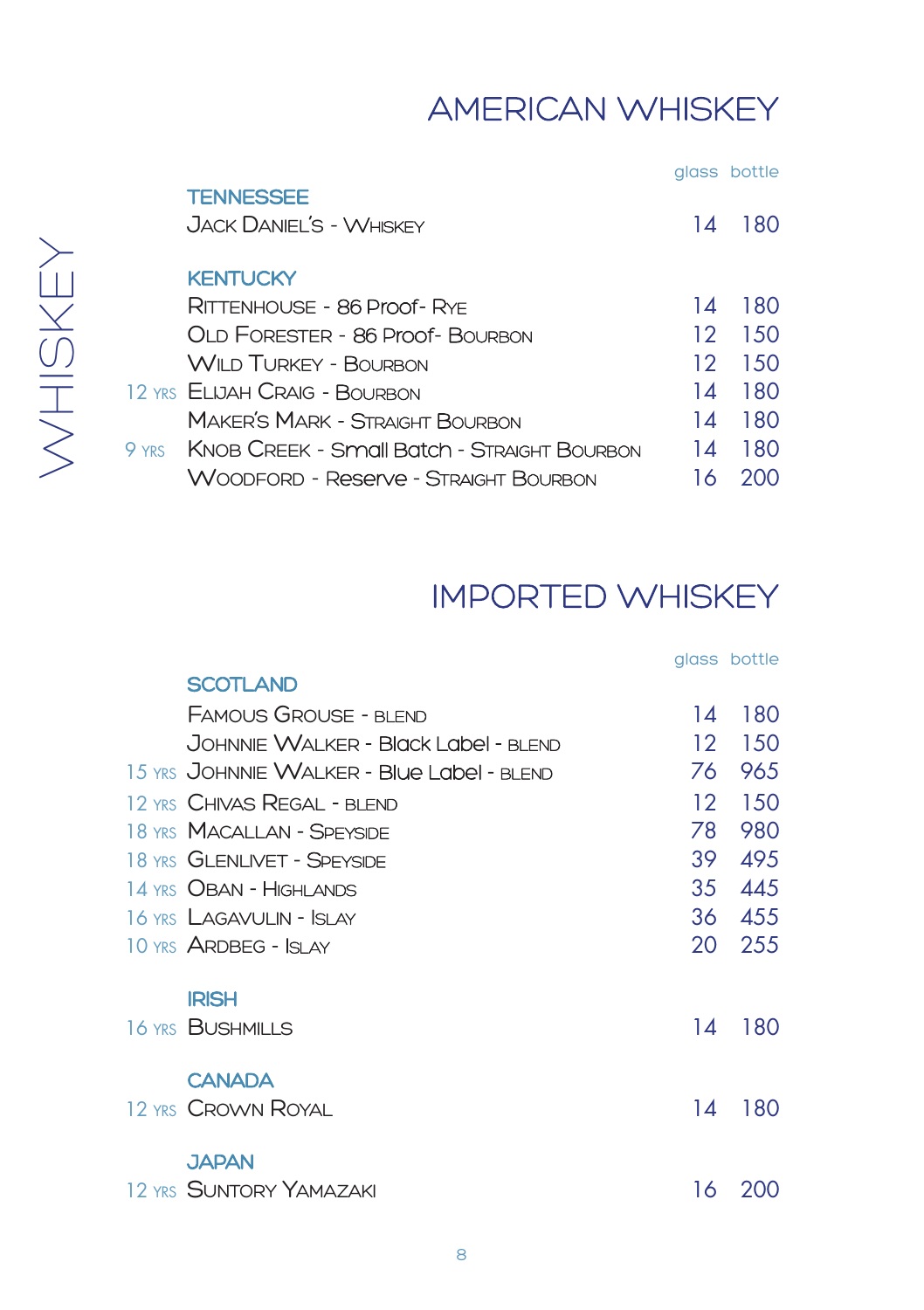# LOCAL VODKA

|                                                                                           |                                          | glass bottle      |
|-------------------------------------------------------------------------------------------|------------------------------------------|-------------------|
| <b>NEVADA</b><br><b>FREY RANCH - Single Estate</b>                                        | 12 <sup>°</sup>                          | 150               |
| <b>CALIFORNIA</b><br>ST GEORGE - citrus / green chile<br><b>SQUARE ONE</b><br><b>SKYY</b> | 14<br>12 <sup>°</sup><br>11 <sup>7</sup> | 180<br>150<br>140 |
| <b>OREGON</b><br>RANSOM<br><b>KROME</b>                                                   | 14<br>12 <sup>7</sup>                    | 180<br>150        |
| <b>COLORADO</b><br><b>SPRING 44</b>                                                       | $12 \,$                                  | 150               |
| <b>NEW MEXICO</b><br><b>SANTA FE SPIRIT - Expedition</b>                                  | 12 <sup>°</sup>                          | 150               |
| <b>TEXAS</b><br><b>TITO'S</b>                                                             | 13                                       | 165               |

#### $>$ O  $\bigcap$  $\overline{\mathcal{X}}$  $\triangleleft$

# IMPORTED VODKA

| <b>FRANCE</b><br><b>GREY GOOSE</b><br>GREY GOOSE - VX |                    | 13 165<br>25 315 |
|-------------------------------------------------------|--------------------|------------------|
| <b>RUSSIA</b><br>STOI ICHNAYA - Ellt                  | 1 liter $25 - 420$ |                  |
| <b>HOLLAND</b><br><b>KFTFI ONF</b>                    |                    | 12 150           |
| <b>POLAND</b><br><b>BELVEDERE</b>                     | 1 liter $14$ 235   |                  |
| CHOPIN                                                | 1 liter 13 220     |                  |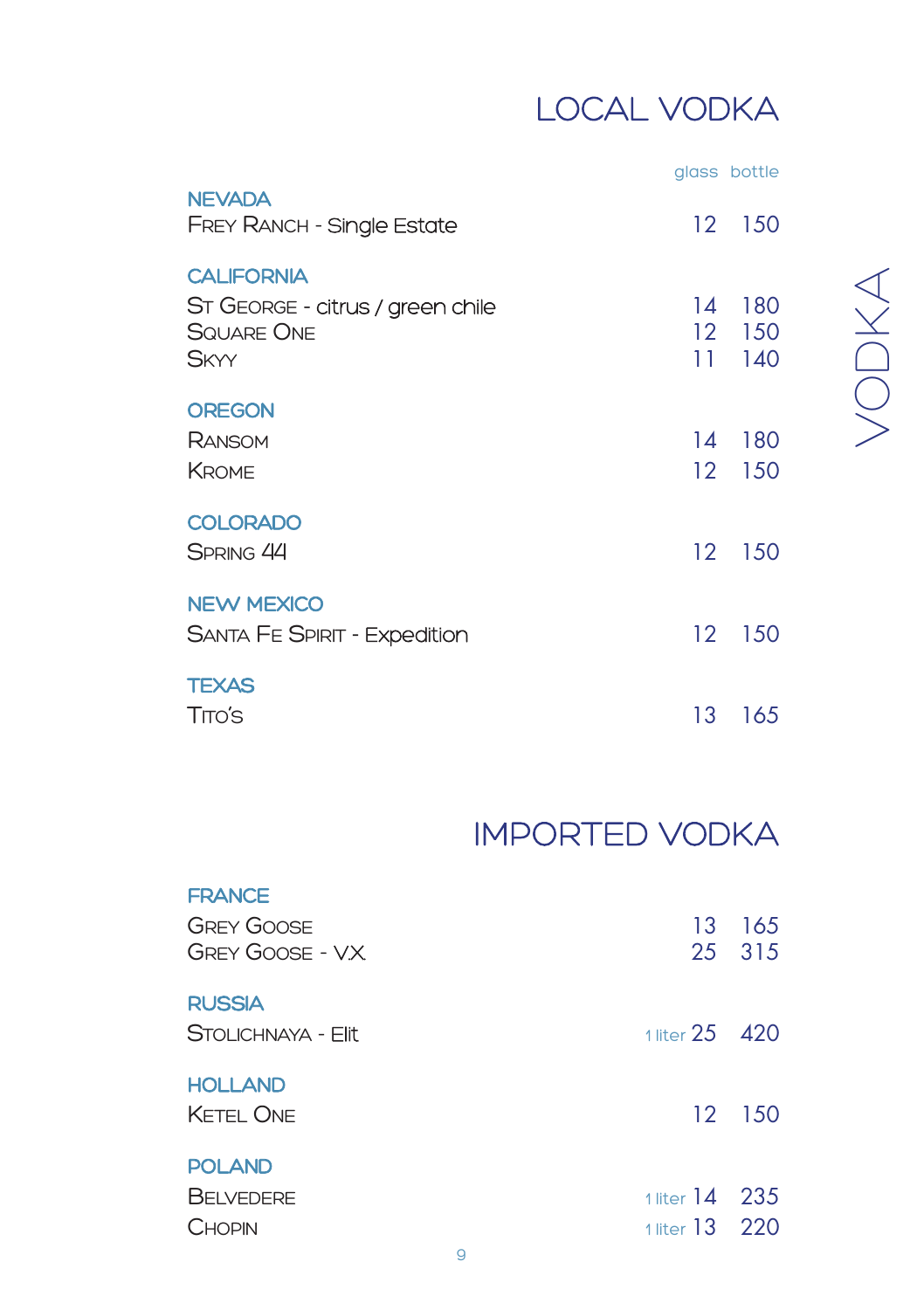## LOCAL GIN

|                   |                   | glass bottle |
|-------------------|-------------------|--------------|
| <b>CALIFORNIA</b> |                   |              |
| $N^{\circ}$ 209   | 16                | 200          |
| ANCHOR            | 12                | 180          |
| <b>JUNIPERO</b>   | 16                | 200          |
| Azzurre - Right   | $12 \overline{ }$ | 180          |
| <b>OREGON</b>     |                   |              |
| AVIATION          | $12 \,$           | 180          |
| RANSOM - Old Tom  | 16                | 205          |
| <b>COLORADO</b>   |                   |              |
| SPRING 44         |                   | 14 210       |
| <b>NEW MEXICO</b> |                   |              |
| <b>WHEELER'S</b>  | 12                | 180          |

### IMPORTED GIN

| <b>FRANCE</b>              |    |        |
|----------------------------|----|--------|
| <b>CITADELLE</b>           |    | 13 260 |
| <b>UNITED KINGDOM</b>      |    |        |
| BEEFEATHER / GORDON'S      | 10 | -150   |
| BOMBAY SAPPHIRE / PLYMOUTH |    | 12 180 |
| TANQUERAY - N°Ten          |    | 14 210 |
| <b>SCOTLAND</b>            |    |        |
| <b>HENDRICK'S</b>          |    | 15 225 |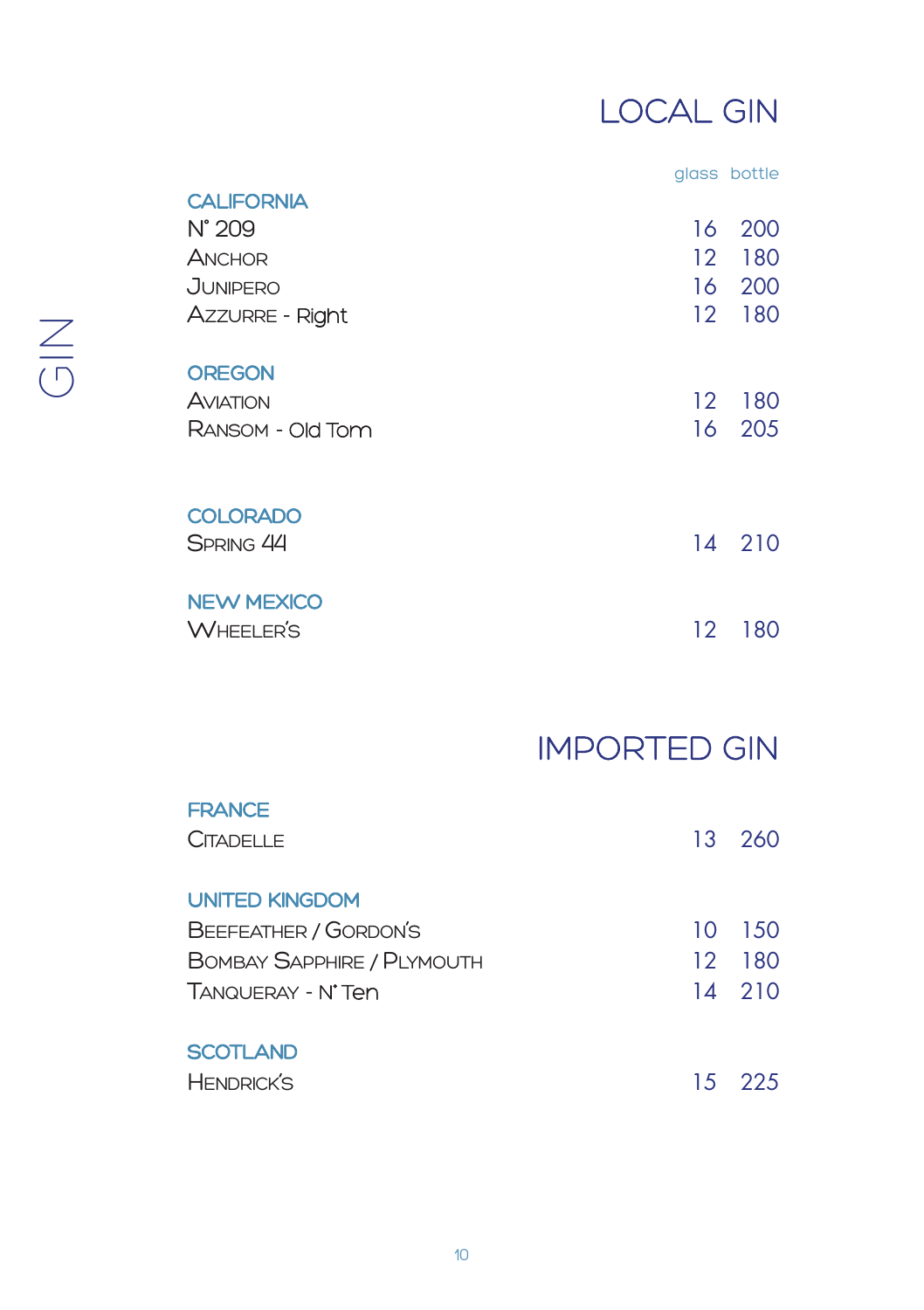# LOCAL RUM

glass bottle

| <b>CALIFORNIA</b>           |        |
|-----------------------------|--------|
| CRUZOE - ORGANIC SYLVER RUM | 11 165 |
| THREE SHEETS - SPICED RUM   | 12 180 |
| <b>OREGON</b>               |        |
| ROGUE SPIRITS - DARK RUM    | 13 195 |

 $\alpha$  $\supseteq$  $\sum$ 

### IMPORTED RUM

| <b>PUERTO RICO</b><br>8 YRS BACARDI - Maestro - BROWN        |    | 11 165 |
|--------------------------------------------------------------|----|--------|
| <b>MARTINIQUE</b><br>X.O. CLEMENT - RHUM AGRICOLE TRÈS VIEUX |    | 14 210 |
| <b>DOMINICAN REPUPLIC</b><br>25 YRS ATLANTICO - PRIVATE CASK |    | 14 210 |
| <b>PANAMA</b><br>18 YRS DON PANCHO                           |    | 30 450 |
| <b>BARBADOS</b><br>18 YRS MOUNT GAY - FCLIPSE                |    | 11 165 |
| <b>JAMAICA</b><br>VX APPLETON'S                              |    | 12 180 |
| <b>VENEZUELA</b><br>18 YRS DIPLOMATICO - RESERVA EXCLUSIVA   |    | 16 200 |
| <b>GUATEMALA</b><br>23 YRS ZACAPA - Sistema Solera           | 18 | 230    |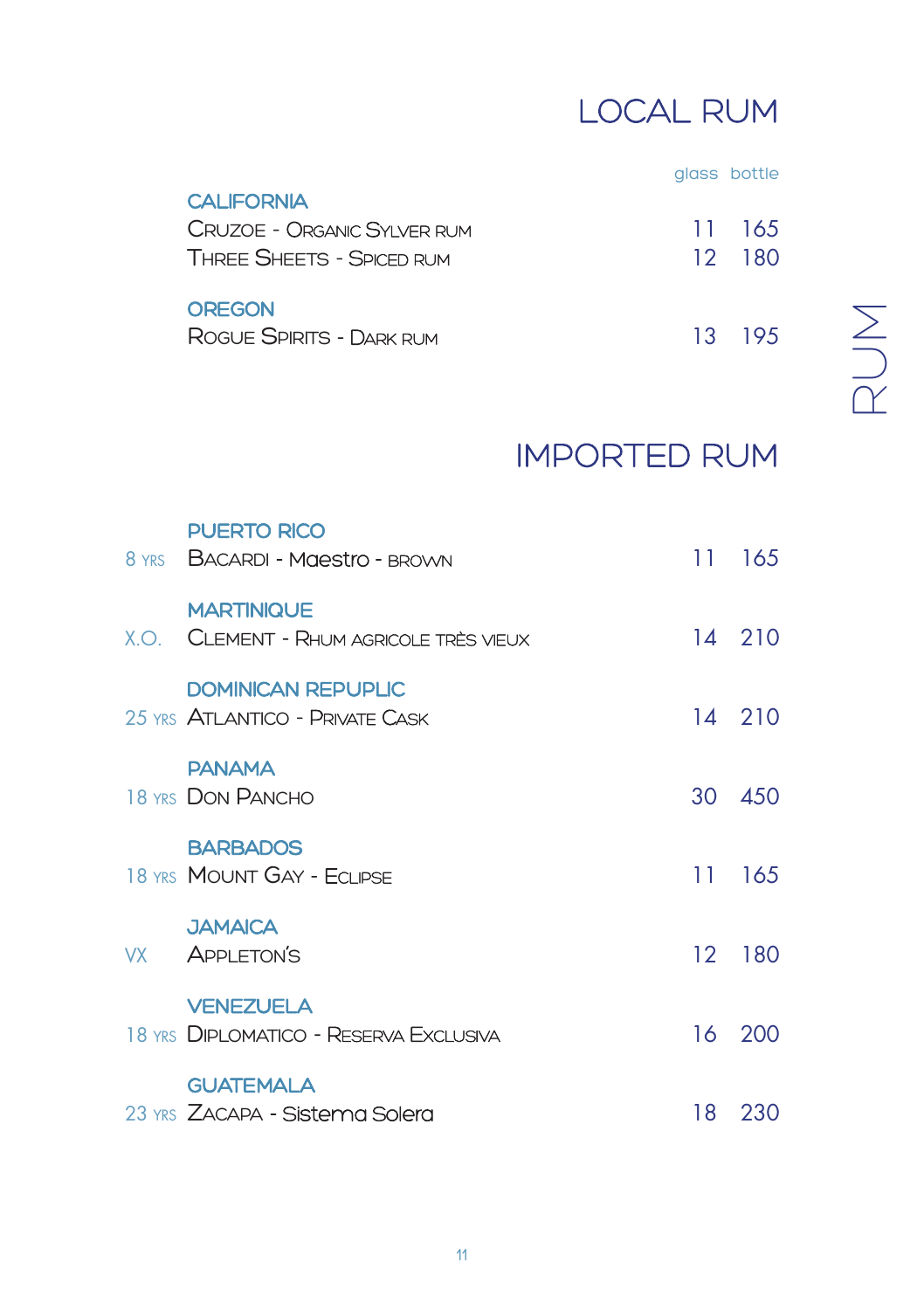# **TEQUILA**

|                                                  |                       | glass bottle |
|--------------------------------------------------|-----------------------|--------------|
| <b>BLANCO</b><br><b>CORRALEJO</b>                | 14                    | 180          |
| <b>SILVER</b><br>DON JULIO                       | 15                    | 190          |
| <b>GOLD</b><br><b>SAUZA</b>                      | 12 <sup>2</sup>       | 150          |
| <b>ANEJO</b><br><b>HERRADURA</b><br>DON JULIO    | 13<br>16 <sup>1</sup> | 165<br>205   |
| <b>REPOSADO</b><br>PATRON<br><b>SIETE LEGUAS</b> | 16<br>18              | 205<br>230   |

## OTHER SPIRIT

| <b>BRAZIL</b><br>CACHACA - LEBLON<br>CACHAÇA - Ambruana - Avuà                                | 12 <sup>°</sup> | -150<br>18 230 |
|-----------------------------------------------------------------------------------------------|-----------------|----------------|
| <b>MEXICO</b><br><b>MEZCAL - Espadin - PIERDE ALMAS</b><br><b>MEZCAL - Sin Piedad - Joven</b> | 21<br>19        | 265<br>240     |
| <b>PERU</b><br><b>Pisco -</b> La Diablada -MACCHU<br><b>PIsco</b> - Perfectly Peruvian - 100  | 12<br>10        | -150<br>125    |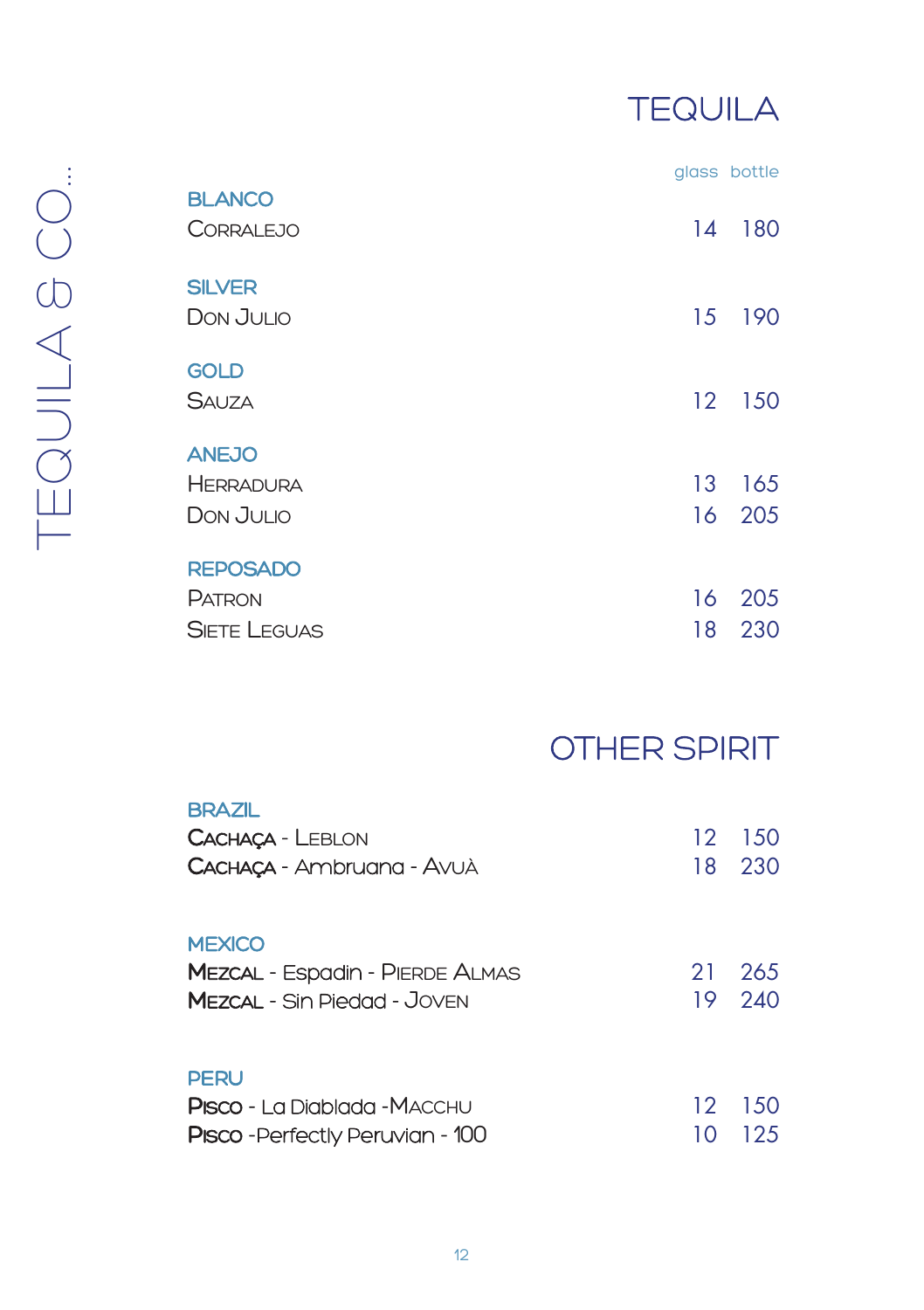# LOCAL BRANDY

| glass | bottle |  |
|-------|--------|--|
|       |        |  |
|       |        |  |

|      | <b>CALIFORNIA</b>                                    |    |         |
|------|------------------------------------------------------|----|---------|
| X.O. | <b>BRANDY - Rare - OSOCALIS</b>                      | 38 | 480     |
| X.O. | <b>APPLE BRANDY - GERMAIN-ROBIN</b>                  | 30 | 450     |
|      |                                                      |    |         |
|      | <b>OREGON</b>                                        |    |         |
|      | 8 YRS <b>APPLE BRANDY - CLEAR CREEK DISTILLERY</b>   |    | 12 1.50 |
|      | X.O. <b>FIR BRANDY - C</b> LEAR CREEK DISTILLERY     | ΔO | .505    |
|      | $X \cap$ <b>PEAR BRANDY</b> - CLEAR CREEK DISTILLERY | 14 | 180     |
|      |                                                      |    |         |

### IMPORTED BRANDY

#### **FRANCE** X.O. COGNAC - MARTELL 45 570 X.O. COGNAC - HENNESSY 55 825 X.O. COGNAC - REMY MARTIN - LOUIS XIII 350 4440 VSOP COGNAC - GUILLON-PAINTURAUD 90 1140 VSOP CALVADOS PAYS D'AUGE - BOULARD 18 230

### DIGESTIF & CORDIAL

glass

| JÄEGERMEISTER / AMARETTO / SOUTHERN COMFORT          | 10 |
|------------------------------------------------------|----|
| FERNET BRANCA / SAMBUCA ROMANA / KAHLUA              | 12 |
| <b>GRAND MARNIER / COINTREAU / BAILEY'S</b>          | 12 |
| CHARTREUSE - verte or jaune / DRAMBUIE / BENEDICTINE | 16 |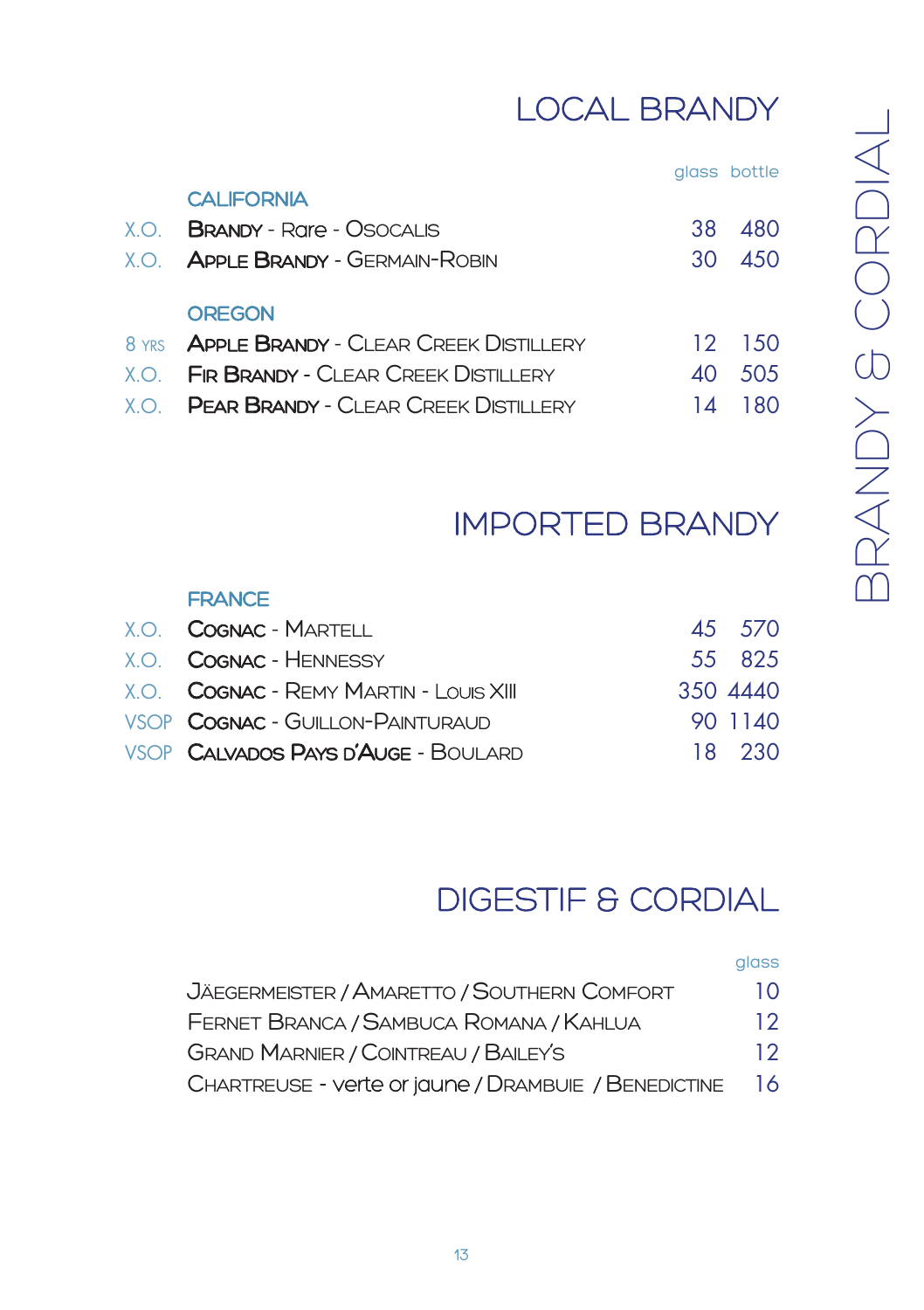### LOCAL BREWERY

|                                                           | bottle |
|-----------------------------------------------------------|--------|
| LAGER - NINKASI - I UX - OR                               | 8      |
| LAGER - UINTA - Baba Black - ut                           | 8      |
| PALE ALE - LAGUNITAS - DOGTOWN - CA                       | 8      |
| <b>IPA - FIRESTONE WALKER - Union Jack - ca</b>           | 8      |
| <b>IPA - BALLAST POINT - Grapefruit Sculpin - ca</b>      | 10     |
| <b>SAISON - CRAFT HAUS - EVOCATION - NV</b>               | 8      |
| SOUR RED ALE - NEW BELGIUM - La Folle - co                | 33     |
| <b>BAVARIAN STYLE - SIERRA NEVADA - Kellerweis - ca</b>   | 8      |
| <b>PORTER - MOODY TONGUE - Caramelized Chocolate - IL</b> | 12     |
| STOUT - LEFT HAND - Milk Stout - co                       | 8      |

### DOMESTIC BEER

| LIGHT - BUD LIGHT / COORS LIGHT / MILLER LITE |  |
|-----------------------------------------------|--|
| NON-ALCOHOLIC - BECKS                         |  |

### IMPORTED BEER

| LAGER - CORONA - MEXICO / HEINEKEN - NETHERLANDS | 8. |
|--------------------------------------------------|----|
| LAGER - PERONI - ITALY / 1664 - FRANCE           |    |
| WHITE - HOEGAARDEN / BELGIUM                     | 8  |
| <b>BROWN ALE - NEWCASTLE - ENGLAND</b>           | 8  |
| <b>STOUT - GUINNESS - IRELAND</b>                |    |

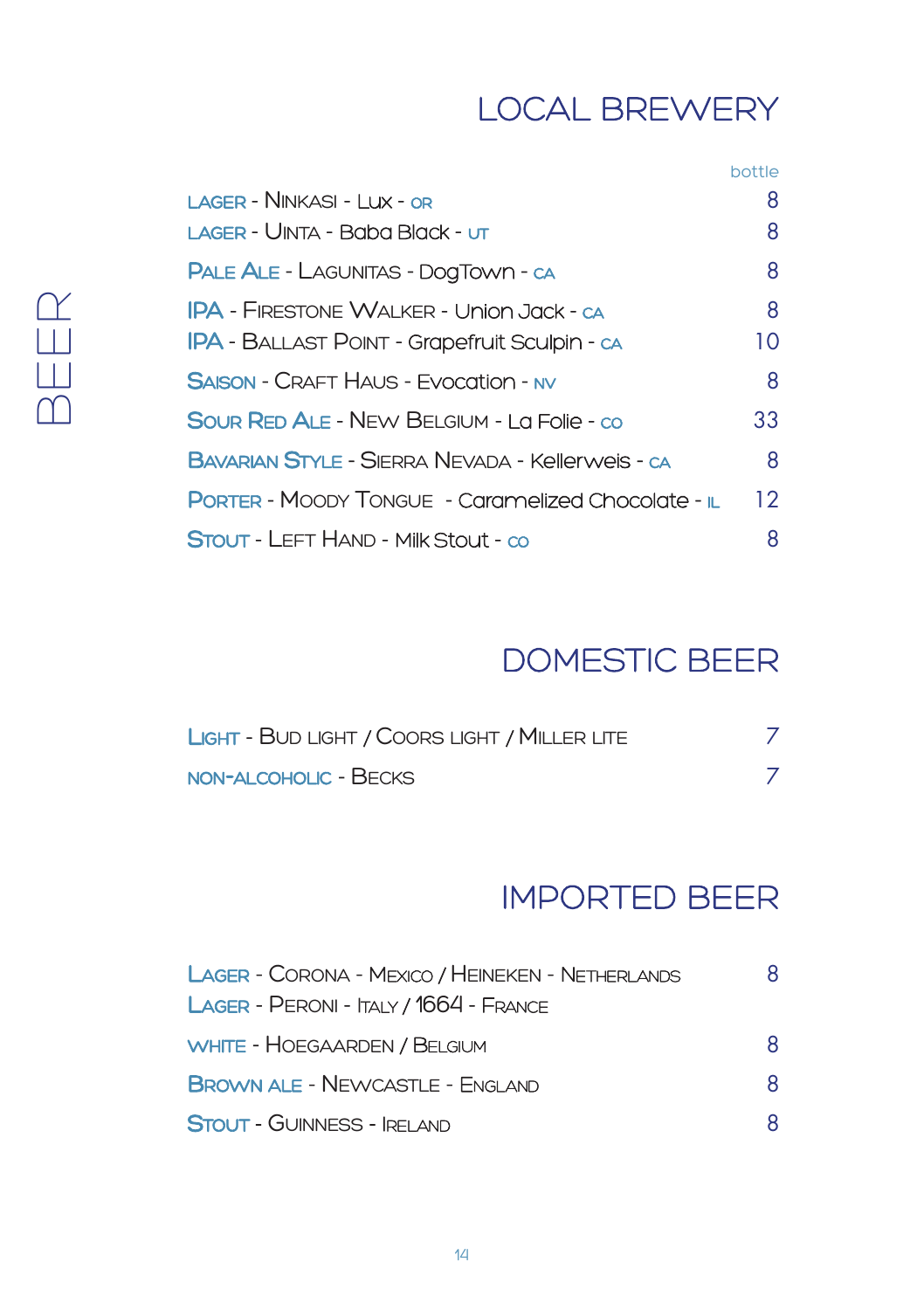### SPARKLING WINE

glass

|    | WHITE.                                     |     |
|----|--------------------------------------------|-----|
| Nv | ROEDERER ESTATE - ANDERSON VALLEY          | 15  |
| Nv | <b>SELECTION ALAIN DUCASSE - CHAMPAGNE</b> | 22  |
|    |                                            |     |
|    | ROSÉ                                       |     |
| Nv | MUMM - NAPA VALLEY                         | 1.5 |
| Nv | AYALA - ROSÉ Majeur - CHAMPAGNE            | 26  |
|    |                                            |     |

#### WHITE WINE

| 2013 CHARDONNAY - RUSSIAN RIVER VALLEY - HARTFORD COURT     | 19  |
|-------------------------------------------------------------|-----|
| 2013 <b>SAUVIGNON - NAPA VALLEY - HEITZ</b>                 | 16  |
| 2014 PINOT GRIGIO - SANTA BARBARA - PALMINA                 | 13  |
| 2013 <b>VIOGNIER</b> - CENTRAL COAST - OPOLO                | 14  |
| 2013 RIESLING - COLUMBIA VALLEY - Eroica - CHT STE MICHELLE | 1.5 |

# ROSÉ WINE

2014 BLEND - CENTRAL COAST - Gris de Cigare - BONNY DOON 13

#### RED WINE

| 2011 PINOT NOIR - SANTA MARIA - ALTA MARIA | 16  |
|--------------------------------------------|-----|
| 2011 CABERNET - CALIFORNIA - LEVIATHAN     | 25  |
| 2011 MERLOT - SONOMA COUNTY - SEBASTIANI   | 15  |
| 2012 SYRAH - CENTRAL COAST - QUPÉ          | 13  |
| 2014 MALBEC - CAHORS - Purple - LAGREZETTE | 11. |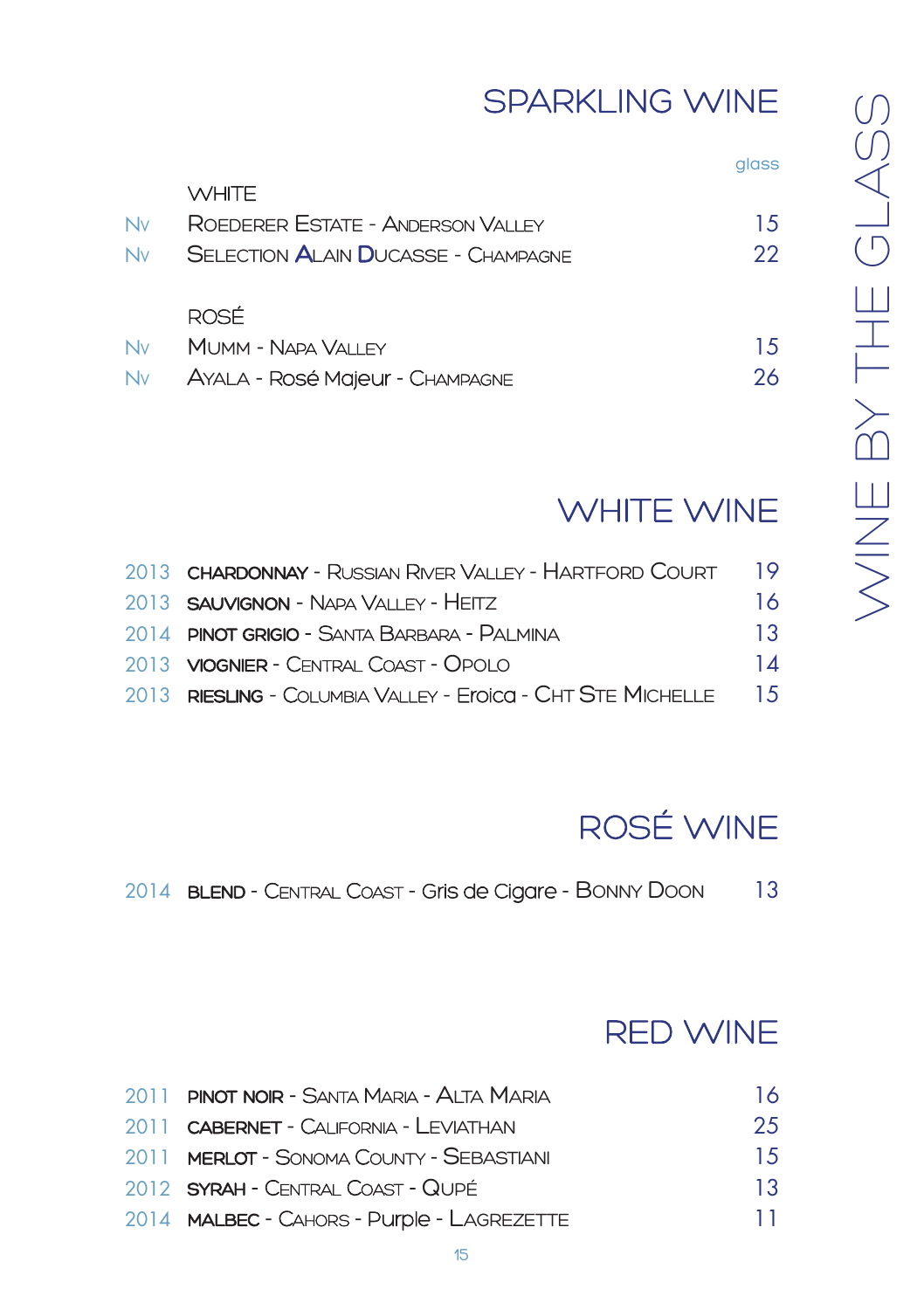### SPARKLING WHITE

"

#### bottle **CALIFORNIA** NV ROEDERER ESTATE - ANDERSON VALLEY 70 2011 SCHRAMSBERG - Blanc de Blancs - North Coast 100 **CHAMPAGNE** NV SELECTION ALAIN DUCASSE 120 NV DELAMOTTE half bottle 75 NV BRUNO DALLARD. 2005

| INV -     | DRUNO PAILLARD.                   | ZYJ  |
|-----------|-----------------------------------|------|
| <b>Nv</b> | POMMERY - Apanage                 | 195  |
|           | Ny BOLLINGER - Special Cuvée      | 18.5 |
|           | 2004 PERRIER JOUËT - Belle Epoque | 285  |

#### //////////////////////////////////////////////////////////////////////////////////////////

#### GRANDE CUVÉE

| Ny Krug - Grande Cuvée               | <b>435</b> |
|--------------------------------------|------------|
| 2004 DOM PÉRIGNON                    | 450        |
| 1998 VEUVE CLICQUOT - La Grande Dame | 400        |
| $1999$ SAI ON - S                    | 835        |

#### //////////////////////////////////////////////////////////////////////////////////////////

|           |                              | <b>SPARKLING ROSÉ</b> |    |
|-----------|------------------------------|-----------------------|----|
|           | <b>CALIFORNIA</b>            |                       |    |
| <b>Nv</b> | MUMM - Napa Valley           |                       | 70 |
|           | <b>CHAMPAGNE</b>             |                       |    |
| Nv        | LA CARAVELLE                 | 115                   |    |
| <b>Nv</b> | RUINART                      | half bottle           | 85 |
| <b>Nv</b> | AYALA - Rosé Majeur          | 155                   |    |
| Nv        | <b>BILLECART-SALMON</b>      | 195                   |    |
| <b>Nv</b> | POMMERY - Apanage rosé       | 195                   |    |
| <b>Nv</b> | Lanson - Rosé Label          | 145                   |    |
| <b>Nv</b> | LAURENT PERRIER - Cuvée rosé | 225                   |    |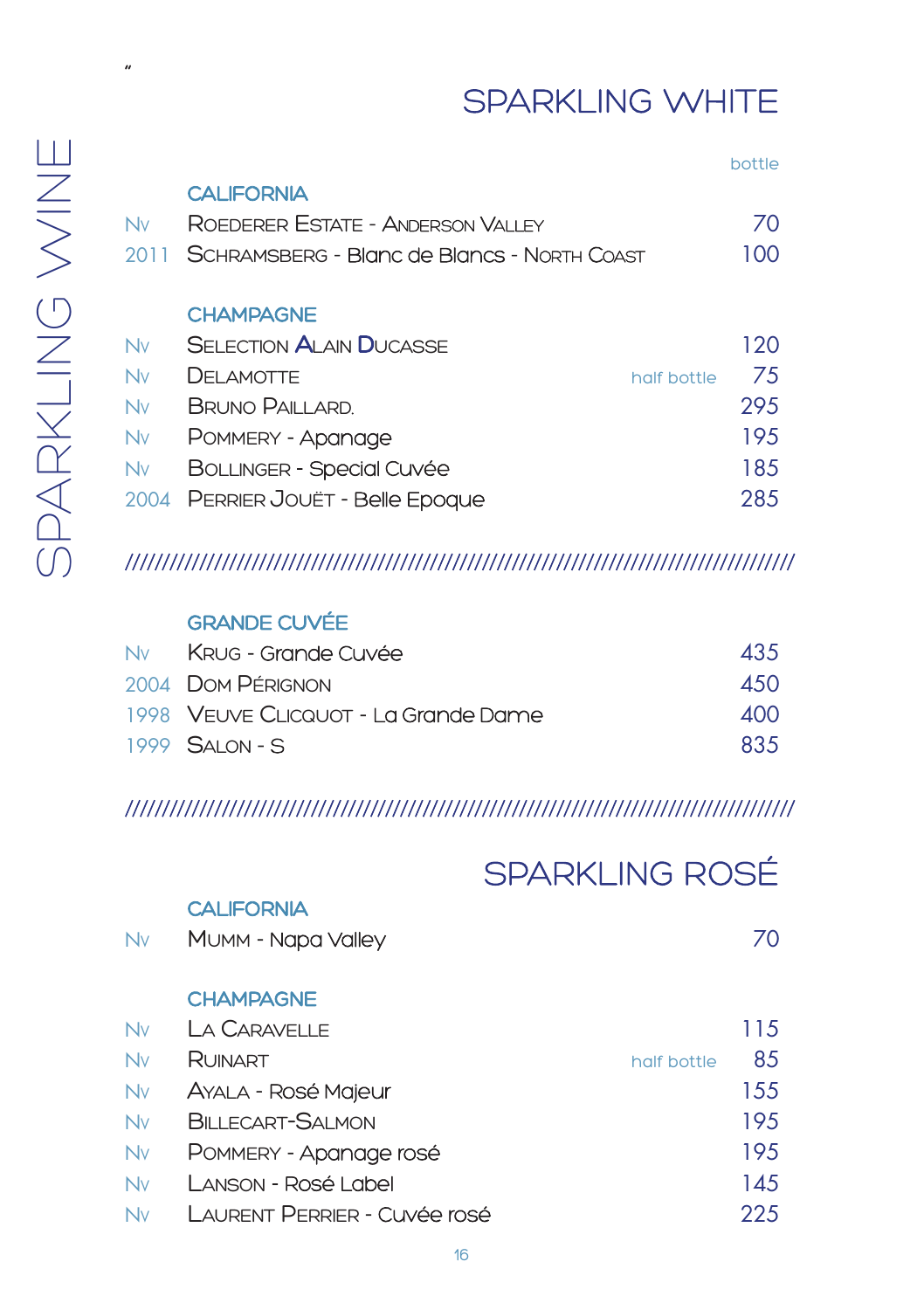## WHITE WINE

bottle

| 2013 <b>CHARDONNAY - RUSSIAN RIVER VALLEY - HARTFORD COURT</b>  | 90  |
|-----------------------------------------------------------------|-----|
| 2007 CHARDONNAY - ALEXANDER VALLEY - STONESTREET                | 135 |
| 2013 SAUVIGNON - NAPA VALLEY - HEITZ                            | 70  |
| 2009 <b>SAUVIGNON - N</b> APA VALLEY - LEWIS CELLARS            | 120 |
| 2013 <b>VIOGNIER</b> - CENTRAL COAST - OPOLO                    | 65  |
| 2013 <b>PINOT GRIGIO -</b> SANTA BARBARA - PALMINA              | 60  |
| 2013 RIESLING - COLUMBIA VALLEY - Eroica - CHT STE MICHELLE     | 75  |
| 2008 <b>GRENACHE BLEND - PASO ROBLES - ESPRIT DE BEAUCASTEL</b> | 9.5 |
|                                                                 |     |

#### **FRANCE**

CALIFORNIA

| 2012 CHARDONNAY - CHABLIS - St Martin - LAROCHE                     | 75  |
|---------------------------------------------------------------------|-----|
| 2007 CHARDONNAY - MÂCON - LES HÉRITIERS DU COMTE LAFON              | 60  |
| 2008 CHARDONNAY - MEURSAULT - S. MAGNIEN                            | 110 |
| 2008 CHARDONNAY - PULIGNY-MONTRACHET <sup>(FR</sup> CRU - P. PERNOT | 187 |
| 2002 CHARDONNAY - BÂTARD-MONTRACHET GRAND CRU - P. MOREY 550        |     |
| 2013 SAUVIGNON - SANCERRE - CHT DE SANCERRE                         | 85  |
| 2012 <b>SAUVIGNON</b> - MENETOU-SALON - $D^{NE}$ DE LOYE            | 55  |
| 2013 <b>SAUVIGNON - POUILLY-FUMÉ - SIIEX - D. DAGUENEAU</b>         | 225 |
| 2005 RIESLING - ALSACE GRAND CRU - Schlossberg - WEINBACH           | 150 |
| 2008 VIOGNIER - CONDRIEU - De PONCINS - F. VILLARD                  | 175 |
| 2011 CHENIN - VOUVRAY SEC - HUET                                    | 80  |

### ROSÉ WINE

#### **CALIFORNIA**

| 2014 BLEND - CENTRAL COAST - Gris de Cigare - BONNY DOON | 65 |
|----------------------------------------------------------|----|
| 2014 CABERNET FRANC - SONOMA - CENYTH                    | 90 |

#### **FRANCE**

- 2013 **BLEND** CÔTES DE PROVENCE PITT & JOIIe MIRAVAL 95
- 2014 BLEND CÔTES DE PROVENCE L'ESPRIT DE STE MARGUERITE 80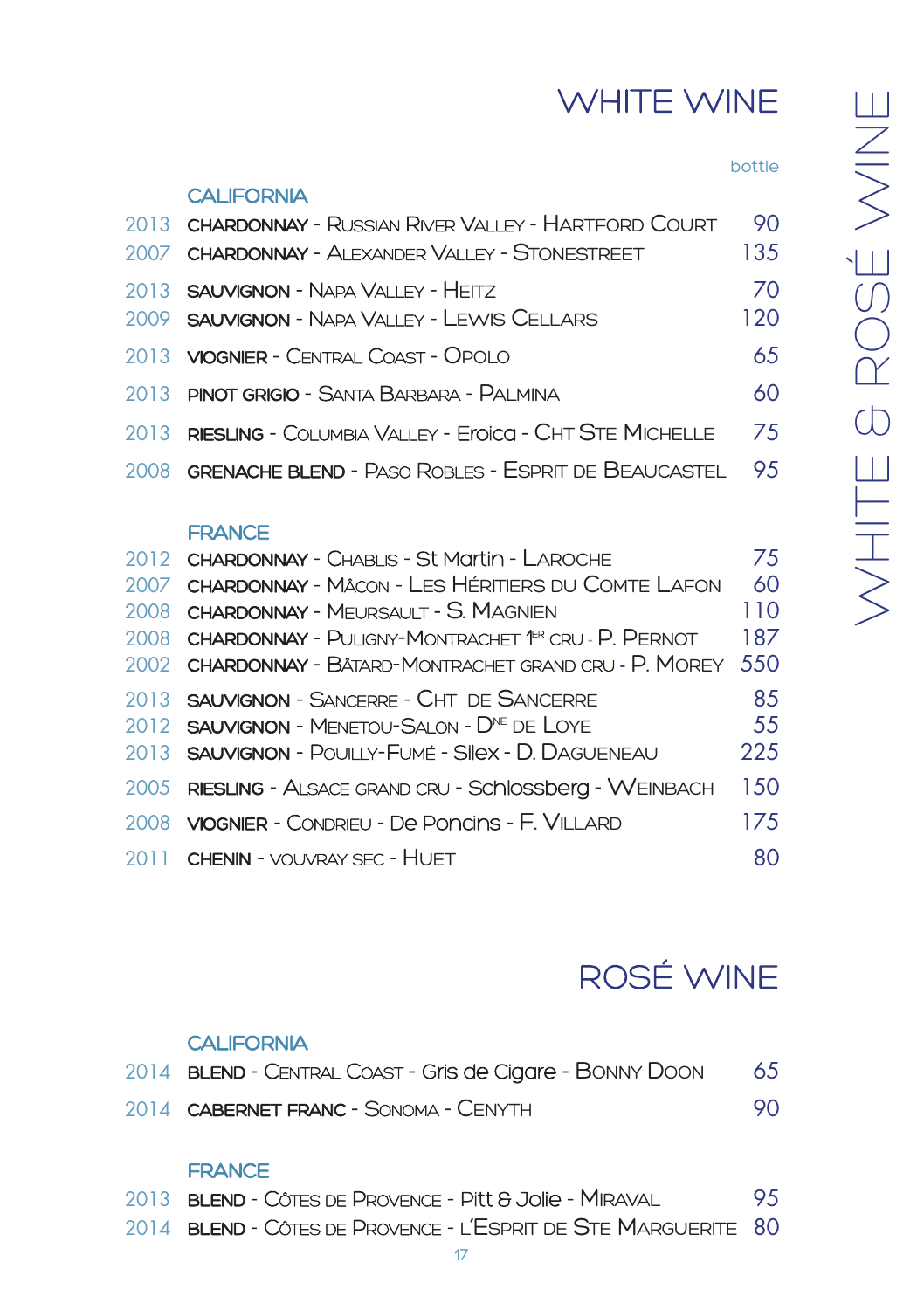### RED WINE

#### bottle

| 2011         | <b>PINOT NOIR</b> – SANTA MARIA – AI TA MARIA                                                                                                                                                          | 80                        |
|--------------|--------------------------------------------------------------------------------------------------------------------------------------------------------------------------------------------------------|---------------------------|
| 1999         | 2011 CABERNET - CALIFORNIA - LEVIATHAN<br>CABERNET - NAPA VALLEY - CLODE 4 - B.V.<br>2008 CABERNET - NAPA VALLEY - Hillside Select - SHAFFR<br>1985 CABERNET - NAPA VALLEY - Sycamore - FREEMARK ABBEY | 125<br>335<br>49.5<br>380 |
| 2008<br>1997 | <b>BORDEAUX BLEND - NAPA VALLEY - Insigna - J. PHELPS</b><br><b>BORDEAUX BLEND - PASO ROBLES - J. LOHR</b>                                                                                             | 295<br>115                |
| 2012<br>2012 | <b>MERLOT - SONOMA COUNTY - SEBASTIANI</b><br><b>MERLOT - NAPA VALLEY - DUCKHORN</b>                                                                                                                   | 75<br>95                  |
|              | 2012 SYRAH - CENTRAI COAST - QUIPÉ<br>2003 SYRAH - SANTA LUCIA HIGHLANDS - ANTIQVS                                                                                                                     | 65<br>95                  |
|              | 2010 <b>ZINFANDEL -</b> PASO ROBLES - J. JAMES                                                                                                                                                         | 60                        |
|              |                                                                                                                                                                                                        |                           |

#### **OREGON**

**CALIFORNIA** 

2011 PINOT NOIR - WILLAMETTE VALLEY - EVENStad - DNE SERENE 170

#### WASHINGTON STATE

| 205<br>2010 <b>BORDEAUX BLEND -</b> WASHINGTON STATE - CADARETTA |  |
|------------------------------------------------------------------|--|
|------------------------------------------------------------------|--|

#### **FRANCE**

| 2011 | <b>PINOT NOIR-BOURGOGNE - HUDELOT-NOËLLAT</b>                             | 85   |
|------|---------------------------------------------------------------------------|------|
| 2004 | <b>PINOT NOIR -</b> VOLNAY <sup>(PR</sup> CRU - 60 OUVIFÉES - POUSSE D'OR | 195  |
| 1997 | <b>PINOT NOIR - RICHEBOURG GRAND CRU - GROS</b>                           | 449  |
| 2007 | <b>BORDEAUX BLEND - SAINT-EMILION - CADRANS DE LASSÈGUE</b>               | 8.5  |
| 2004 | BORDEAUX BLEND - SAINT-ESTÈPHE - CALON SÉGUR                              | 350  |
| 2003 | <b>BORDEAUX BLEND - MARGAUX - CHT MARGAUX</b>                             | 1500 |
|      | 2002 SYRAH - CÔTE-RÔTIE - GANGLOFF                                        | 175  |
| 2011 | SYRAH - CORNAS - Terres Brulées - J-L. COLOMBO                            | 85   |
| 2010 | RHONE BLEND - GIGONDAS - LES CIQUX - SAINT-COME                           | 165  |
| 2011 | <b>RHONE BLEND -</b> CHÂTEAUNEUF-DU-PAPE - BARROCHE                       | 150  |
| 2011 | <b>RHONE BLEND - CHÂTEAUNEUF-DU-PAPE - VILLENEUVE</b>                     | 125  |
|      | 2014 MALBEC - CAHORS - Purple - LAGREZETTE                                | 55   |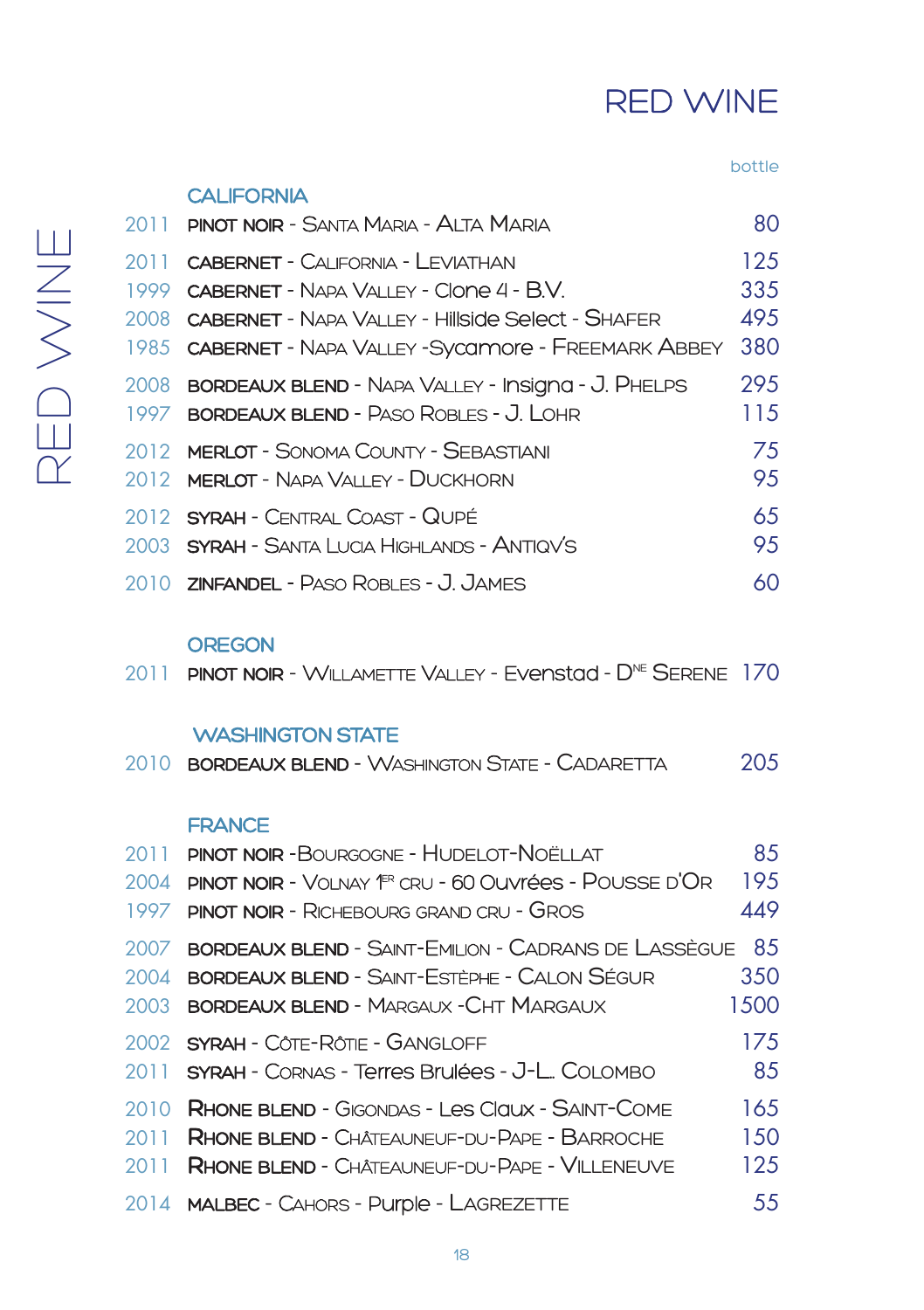#### FROM RIVEA

| SELECTION OF CHARCUTERIE & CHEESE<br>Culatello, San Danielle, Bresaola<br>served with pickled vegetables and focaccia | 22       |
|-----------------------------------------------------------------------------------------------------------------------|----------|
| <b>PIZZETTA</b><br>MARGHERITA OR PEPPERONI                                                                            | 12       |
| <b>TIGELLE</b><br>CURED HAM OR TOMATO & BASIL                                                                         | 8        |
| <b>ROASTED PANISSE</b><br>chickpea fries                                                                              | 6        |
| PINZIMONIO, RAW VEGETABLES<br>black olive dipping sauce                                                               | 12       |
| STRIPED BASS CARPACCIO <sup>*</sup>                                                                                   | 14       |
| <b>CALAMARI FRITTERS</b><br>spicy mayo                                                                                | 12       |
| MOZZARELLA DI BUFALA & TOMATO                                                                                         | 12       |
| <b>BEEF SLIDERS</b><br>bacon/onion marmelade                                                                          | 14       |
| <b>SWEET</b>                                                                                                          |          |
| <b>TIRAMISU</b>                                                                                                       | 10       |
| <b>LIMONCELLO BABA</b><br>CHOCOLATE TART                                                                              | 12<br>12 |

#### full dessert list available

\* THE CONSUMPTION OF RAW OR UNDERCOOKED BEEF, FISH, LAMB, MILK OR SHELLSTOCK MAY INCREASE YOUR RISK OF FOOD BORNE ILLNESS. PLEASE BE ADVISED OF THE AFORMENTIONED RISKS UPON MAKING A SPECIAL REQUEST FROM YOUR SERVER